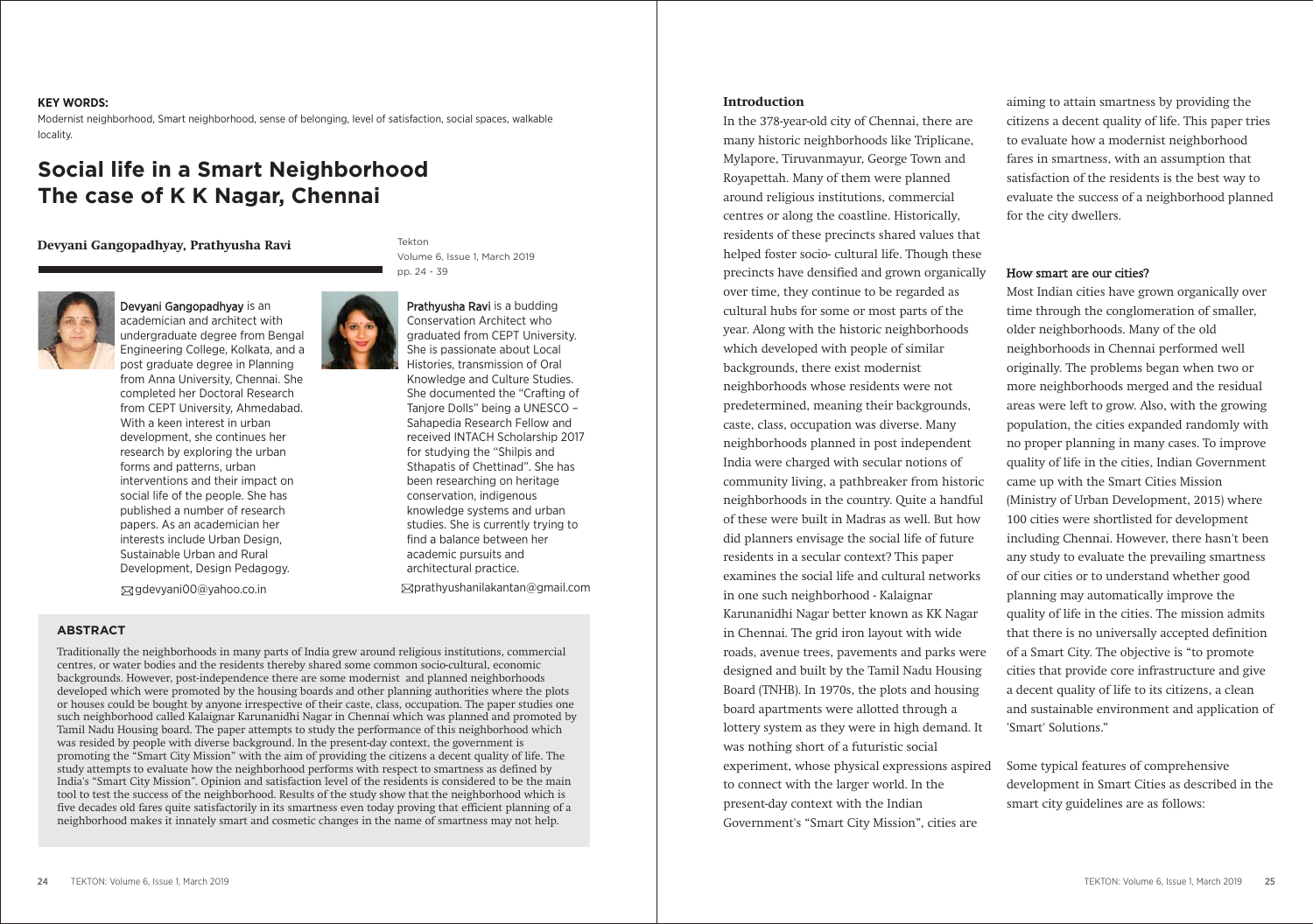# I. Promoting mixed land use in area-based developments:

 Planning for 'unplanned areas' containing a range of compatible activities and land uses close to one another in order to make land use more efficient. The States will enable some flexibility in land use and building bye-laws to adapt to change.

ii. Housing and inclusiveness: Expand housing opportunities for all.

iii. Creating walkable localities:

 Reduce congestion, air pollution and resource depletion, boost local economy, promote interactions and ensure security. The road network is created or refurbished not only for vehicles and public transport, but also for pedestrians and cyclists, and necessary administrative services are offered within walking or cycling distance.

- iv. Preserving and developing open spaces: Parks, playgrounds, and recreational spaces in order to enhance the quality of life of citizens, reduce the urban heat effects in Areas and generally promote eco-balance.
- v. Promoting a variety of transport options: Transit Oriented Development (TOD), public transport and last mile para - transport connectivity;

# vi. Making governance citizen -friendly and cost effective:

 Increasingly rely on online services to bring about accountability and transparency, especially using mobiles to reduce cost of services and providing services without having to go to municipal offices; form e-groups to listen to people and obtain feedback and use online monitoring of programs

 and activities with the aid of cyber tour of worksites;

Giving an identity to the city: Based on its main economic activity, such as local cuisine, health, education, arts

 and craft, culture, sports goods, furniture, hosiery, textile, dairy, etc;

viii. Applying Smart Solutions to infrastructure and services in area-based development: For example, making Areas less vulnerable to disasters, using fewer resources, and providing cheaper services

## Methodology

This study explores the quality of life of the people in a neighborhood - KK Nagar and a part of Ashok Nagar, a locality in the west of the city of Chennai. Keeping the above elements of smartness enumerated by the smart city mission, the present study tries to assess whether a planned neighbor-hood of the past is capable of satisfying the smart features of the smart city mission of the present Government. It tries to evaluate the decent quality of life of the residents by studying the satisfaction level of the residents of the neighborhood, after about fifty years of inception.

The study was part of the Urban Design Studio of the students of 4th year of School of Environment Architecture and Design, SRM University, Chennai. It was conducted as an academic exercise in the first quarter of the year 2018. The neighborhood comprises of 5161 plots where 500 residents were randomly interviewed for the study. The questionnaires for the survey were prepared by students and structured by the authors. The interviews were conducted on site where the responses were recorded on Google forms. It was also possible

to undertake surveys, as local people were available on the streets during most times of the day. Almost all the 500 people interviewed were pedestrians. These were important clues for quality of life in this area.

Through surveys, the study attempted to investigate the perception of the people about their own neighborhood based on their sense of belonging, levels of comfort and safety and satisfaction, and finally the physical elements which give the neighborhood its identity.

# Background

Social Spaces in Historic Neighbor -hoods in Tamil Nadu

Learning from Tamil colloquialism, designated social spaces were indeed part of all Tamil settlements. The study uses the Tamil language as a reference to understand historic social spaces as the study was based in the city of Chennai. Tamil people socialized in the streets in thinnai or verandahs, specific activities were part of the streetscape such as drawing kolams in the mornings, resting in the afternoons and men sleeping in charpai during summer nights. Women would go to fetch water, bathe or "hang out" near the water bodies known as Kamma-karai (banks of canals), Kollathankarai and natural features. Men would gossip while watching the world go by, sitting on broken walls known Askutti-chevuru. Elderly men typically discuss law and order under the village tree or Maraththadi.

Festivities were entertained in the village and town squares, processions were organised in designa -ted routes or raja veedi around

temples. Cultural sports were condu-cted in playgrounds that were cleared for cultural activities near temples called pottal where young boys could be found playing. Weekly markets or sandai were hosted in temporary structures erected in open areas. Since flowers are an integral part of the Tamil culture, it was used to adorn the Gods every day and worn by women every day. Gardens known as tottham, nandavanam were attached to temples, mosques and homes, planted with fruit bearing and flowering plants for offering the gods.

## Modernist Neighborhoods

The Central Public works Department (CPWD) was responsible for planning new neighborhoods in independent India. It faced a quandary given the strong urban design and architectural precedents set by Edward Lutyens, Herbert Baker and importantly Le Corbusier. Many modernist neighborhoods seem to be planned using Clarence Perry's concept of "neighborhood unit" in its design schemes. "A typical neighborhood would consist of a school at the center of the development, a market in the corner. The blocks of housing are organized around large open areas that served as parks and for parking cars." (Lang, 2002).

In KK Nagar, the prospective residents were not predetermined; meaning their backgrounds, caste, class, occupation was extremely diverse. In an attempt to enhance healthy social relationships, parks were allotted in the geometric center of every sector, to allow people to congregate and mingle. This evidently is a modern expression, following the order set by CPWD. Parks, in many ways are a foreign idea to Indian neighborhoods. It came with the English sensibilities of social life, eventually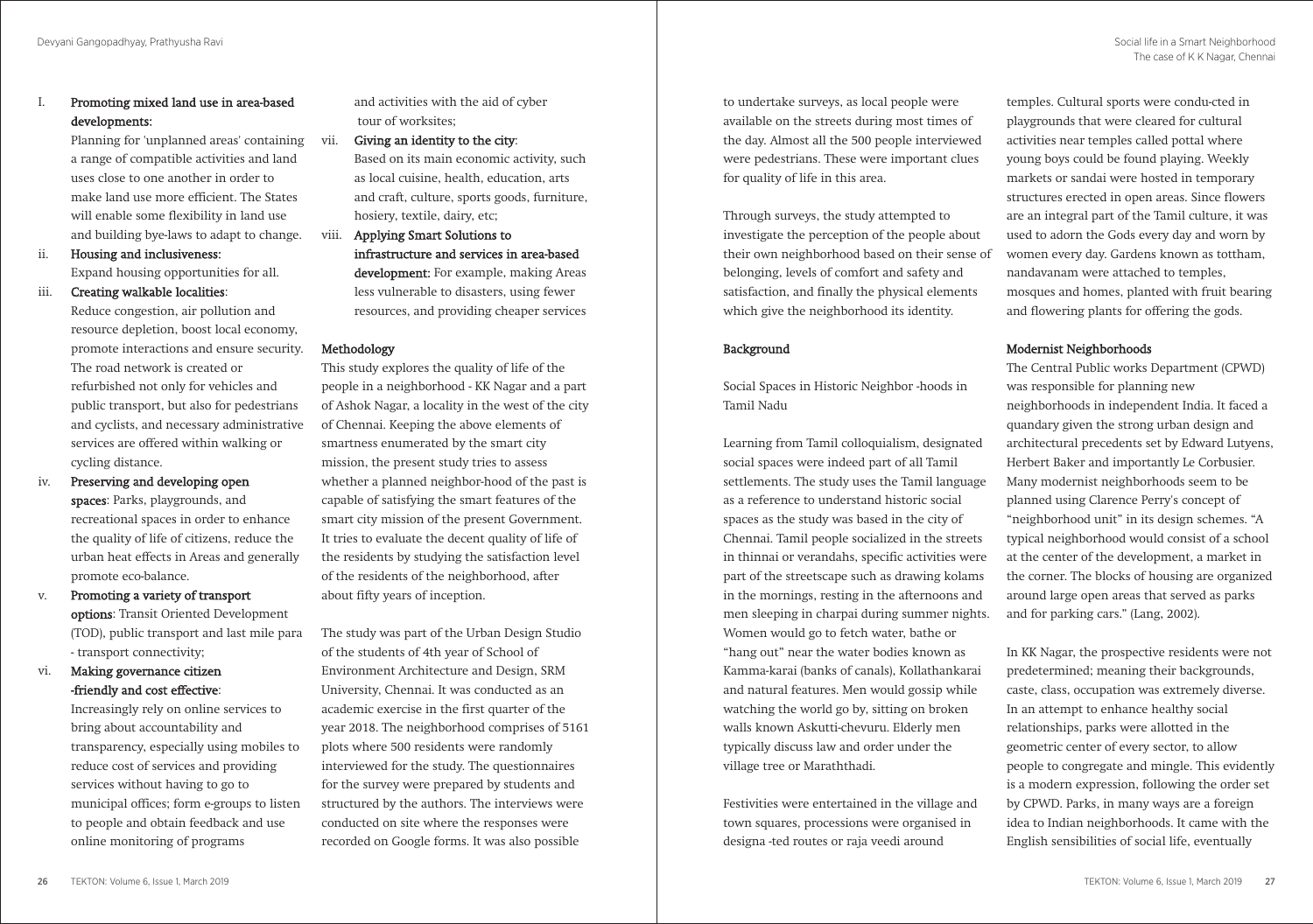becoming an urban feature of Indian cities that were colonized.

Gandhinagar, is a neighborhood which planned in the 1950s in the South of Chennai by the City Improvement Trust. Known for its large bungalows, it is located by the banks of the river and is divided into large plots roughly measuring 1000 sq.m and does not show the inclusion of parks. Residents seem to have built their own homes with lush gardens. The state had not taken an initiative towards developing mass housing, resulting in a variety architectural exploration, and is an exclusive

neighborhood that was occupied people from higher economic classes.

Just before KK Nagar was planned, a much larger neighborhood known as Anna Nagar was also being developed in the late 1960's where the World Fair was held (Sitalakshmi, 2015). It was also developed by the Tamil Nadu Housing Board, as a grid iron layout with parks, along modern principles and providing housing for various income groups. The same kind of planning principles have been followed in KK Nagar's Housing built by TNHB as well.



## KK Nagar - Origin and Planning

There were few other newly planned neighborhoods named as KK Nagars in other cities in Tamil Nadu such as Madurai and Trichy built during the DMK's political rule, but the one in Chennai is said to be the most successful. Interviews imply that the state government acquired lands for this proposal although, written records of the same were not found. It was an initiative by the late former Chief Minister Kalaignar Karunanidhi and was entrusted to the TNHB. The land parcels sold as plots and flats were developed by the state housing board. "These large scale neighborhood developments of TNHB with full infrastructure acted as a catalyst for private developments for residential use around."(Chennai Metropolitan Development Authority, 2015)

KK Nagar is a residential area planned on a gridiron network of orthogonal streets, systematically lined with avenue trees. The neighborhood is divided into twelve sectors in three rows. Each sector is roughly sized as 300 x 300 m and are not of equal in area. The study confirms that this scale enabled people to explore and understand their sector thoroughly, and the interviews suggested that men, women and children were found to be extremely familiar with the extent of their locality.

### Making and forming a community

The older residents of a building, street, and sector regard each other as family. K S Rajalaksmi, 86, recalls that "in earlier days, auto rickshaw drivers would hardly be willing to drop us in KK Nagar, because it was considered a distant land where they may not get a ride back to the city. So, we would always

travel outside KK Nagar in groups". In the early days of the neighborhood, the residents looked out and helped each other as there were hardly any houses inhabited by families. Interviews suggest that successive generations of the families that lived from the beginning are also thick friends even if they may not reside in the area currently. The tendency for newer residents to move into KK Nagar is mostly because of its schools, parks and wide roads. Schools insist that their students reside with a 2km radius. Making friends and acquaintances here seems easier as one tends to be a part of smaller social circles.

# KK Nagar -A Smart Neighborhood?

K K Nagar was tested for the typical features of comprehensive development in Smart Cities as described in the Smart Cities Mission Statement & Guidelines, 2015.

# 1. Promoting mixed land use in area - based developments

The social infrastructure map and the land use map (Fig. 2 and Fig. 3) clearly show a mixed type of land use. The mixed land use with commercial development along the main roads, parks, playgrounds and schools provides the infrastructure required for a self-contained neighborhood. Except for the provision of markets, planners have magnificently contextualized key features of a neighborhood such as parks, playgrounds, schools and income-based housing in the neighborhood. Although formal markets were not included in the original plan of the neighborhood, the main roads have transformed to commercial establishments. It was found that the wide sidewalks and shaded streets in the neighborhood provide a convenient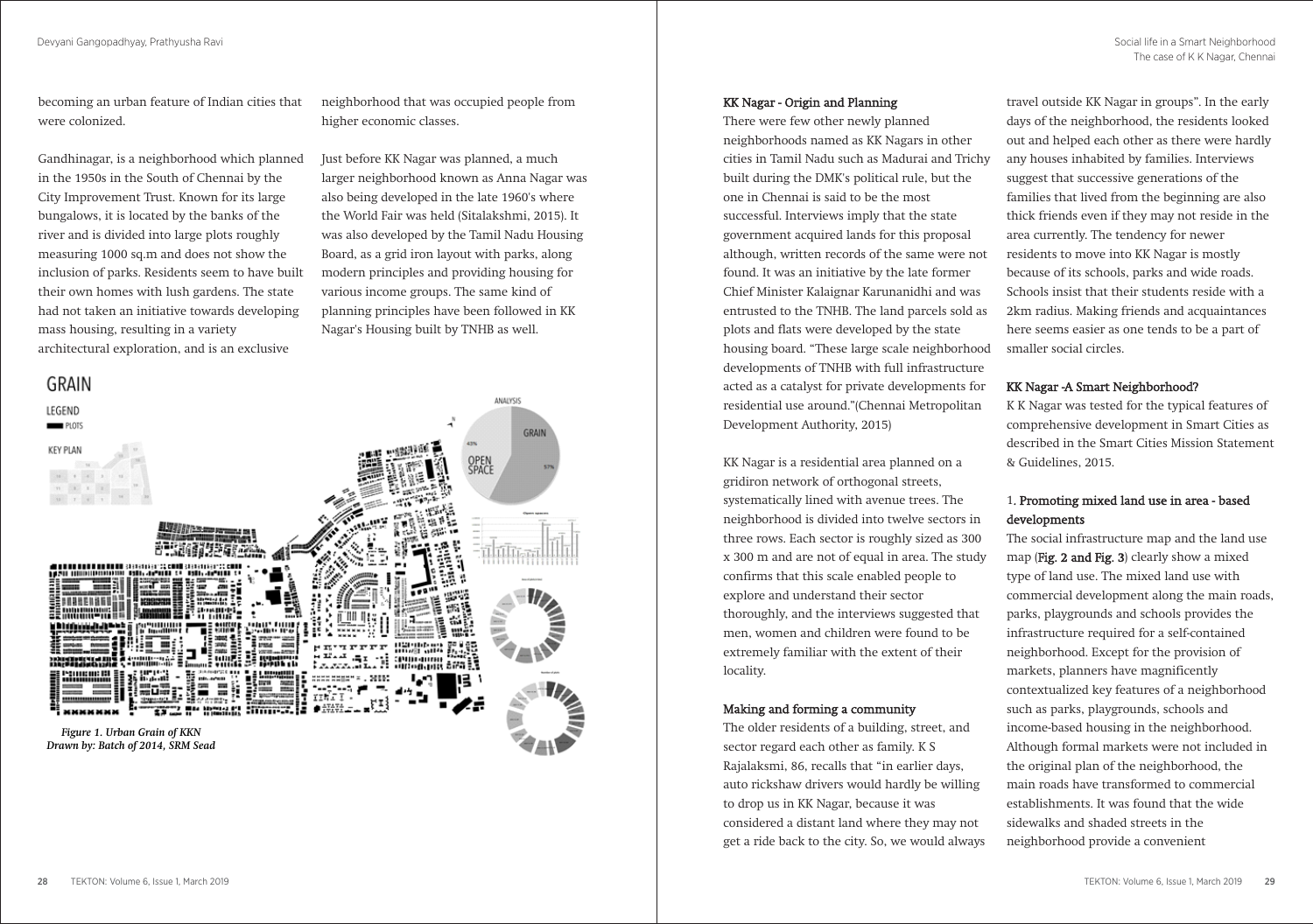

*Figure 3 Drawing showing the land use of the neighborhood. Drawn by: Batch of 2014, SRM SEAD*

environment for informer shops and a livelihood for a number of hawkers. Although the hawkers encroach on the sidewalks in a number of places, but they do provide safety to the passersby. Interviews reveal that the vendors are happy to use the public amenities like the public toilets, public drinking water taps and the state canteen for subsidized foods. They reside in nearby areas and travel to KKN by walk, tri-cycle or public transport.

Mixed land use comprising of good social infrastructure facilities like schools and health facilities makes the neighborhood complete and satisfactory to the users. The ESIC Hospital that is run by the central government of India abuts the neighborhood and is well visited by the entire city. There are about 60 nursery,

# **HOUSE TYPOLOGY**

primary and secondary schools in the area, the most important being the PSBB school. Along with this network, ancillary spaces like daycare centers, fine art schools, tuition centers, coaching classes, summer camps, eating joints and stationery shops have mushroomed. Hundreds of teachers and school children may be seen walking together and cycling in groups to schools in the area. Students are commonly spotted loitering in their school uniforms in the evenings outside bakeries and printing shops, expressing their social circles actively. Surveys show 19% of the people associate KKN to the school. There are a number of other schools in the locality and 45% of the residents claimed that they moved into this area due to the proximity to the schools.

### *Figure 4 Drawing showing housing typology. Drawn by: Batch of 2014, SRM SEAD*

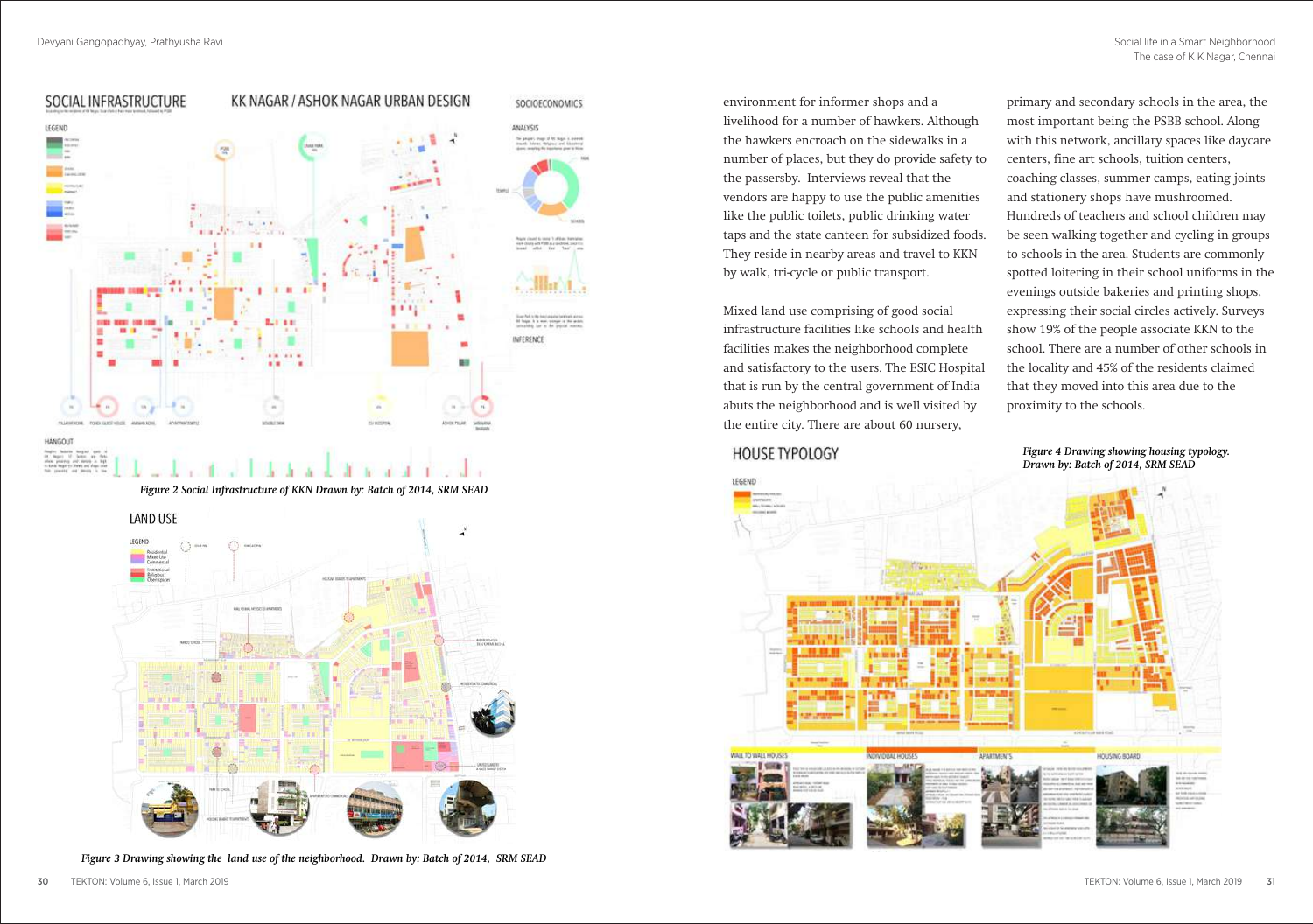### 2. Housing and inclusiveness

Design of the neighborhood itself had the concept of inclusive housing with Tamil Nadu Housing Board (TNHB) flats allotted according the buyer's income (classified as Lower, Middle- & Higher-Income Group LIG, MIG & HIG Flats). Individual plots were also sold and developed by TNHB. Older residents consider themselves lucky while recollecting that there was so much demand that sale of properties was managed through lottery systems. The study has not identified what was considered to be LIG, MIG or HIG during the sale, but the flat area, common area, number of flats and the setbacks varied according to the typology. Now, most of the HIG flats, some of the MIG flats have been developed into modern apartments by private builders. Owners of the flats get into a joint venture with private builder to get an upgraded apartment perhaps even bigger. Although there is business venture, this shows that the owners (or a group of owners) are willing to share their property with new residents. The builder proposed a new building with a higher footprint, with higher number of floors, minimum setbacks and the additional flats are sold to potential residents of KK Nagar. To put it in simple terms, these are the general

# **SECTOR MODULE**



#### terms of a joint venture here.

The wall to wall typology and the LIG has not been redeveloped into new buildings or apartments and are standing expressions of what was built in the 1970s. The wall to wall houses also known as artisan houses have consumed the maximum FSI, G+2 in height with nearly 100% plot coverage.

In LIG layouts, the number of flats per plot is higher, the setbacks and common area are lesser making it difficult for a private builder to further subdivide the plot to increase the flat size or further subdivide it to make it as a profitable venture.

The study points out that only 3% of the housing typology remain as TNHB buildings whereas apartments built by private builders form 39%. Individual houses form 35% and the remaining 23% are by the wall to wall housing typology that surrounds the parks. The neighborhood has certainly densified over time. The study on the age of the buildings denotes that 23% of the buildings built in the last 10 years. The new buildings are taller, have lesser setbacks and gardens when compared to the older houses, but the parks remain to be untouched. The number of individual houses has also decreased, apartments being the order of the day. Some plots have changed their land use from residential to mixed residential and some plots have changed from residential to commercial. The new buildings are taller with larger footprints and smaller setbacks. Though this wave of commercial buildings is only seen in the

periphery, it may not take long for the interiors of the neighborhood to witness this change. The study foresees residents to depend on the parks further more than before for leisure and fitness, since the setbacks and open area provided inside the plots in new developments have reduced significantly with the change in building byelaws.

### 3. Creating Walkable Localities

With growing population and growing number of vehicles on the road, the roads in most parts of Chennai as in most of the cities in India, seem to be primarily serving the needs of the vehicles rather than the needs of people, increasingly making it difficult for people to walk on the roads. As Jane Jacob puts it- "Erosion of cities by automobiles proceeds as a kind of nibbling, small nibbles at first, but eventually hefty bites. A street is widened here, another is straightened there, a wide avenue is converted to one-way flow.....more land goes into parking.....No one step in this process is, in itself, crucial. But cumulatively the effect is enormous.....City character is blurred until every place becomes more like every other place, all adding up to No place" (Jacobs, 1992). In case of KK Nagar, however, the dimension of the Sector (300 x 300m) and the presence of huge trees along the streets allow the residents to enjoy shaded and comfortable walks encouraging them to come outdoors for their daily needs. In addition to this, the walkable atmosphere creates a neighborhood formed by socially and physically healthy people which is highly desirable in this day and age.

Allan Jacob (1993) argues that: "If we can develop and design streets so that they are wonderful, fulfilling places to be—community building places, attractive for people—then we will have successfully designed about one-third of the city directly and would have an immense impact on the rest." Interviews suggest that women and children feel very safe to walk and cycle on the streets by themselves even in the innermost parts of the neighborhood. Since the land use of the neighborhood is mixed, streets are almost always occupied by people and vibrant with activities. This is also a striking reason for people to form and belong to different communities in the neighborhood. Elders, mothers, working women, men and children are part of one or more communities involving religion, school, tuition, yoga, walking, jogging buddies, laughing clubs, play mates etc.

## 4. Preserving and Developing Open Spaces

KK Nagar has an admirable network of parks, each one known for its specialty. Parks were a fashionable urban feature back in the days. "When we moved to KK Nagar from Mylapore, I used to take my kids to the parks here as they missed visiting the beach." says Natarajan, 78. The internal sector parks prove as excellent community space for entertainment. The largest being Sivan park attracts residents from all the neighborhood and surrounding areas. Parks play a key role in the social life of the residents even today. "Summer vacations were spent playing cricket in the sector park, we would walk royally into any of the houses to be served water while playing", says Siddharth, 35 a former resident. Most of the people frequently enjoy the use of the parks and have a strong sense of memory towards it, forming a significant part of the public imagination of the area. Also, Sivan park is regarded as an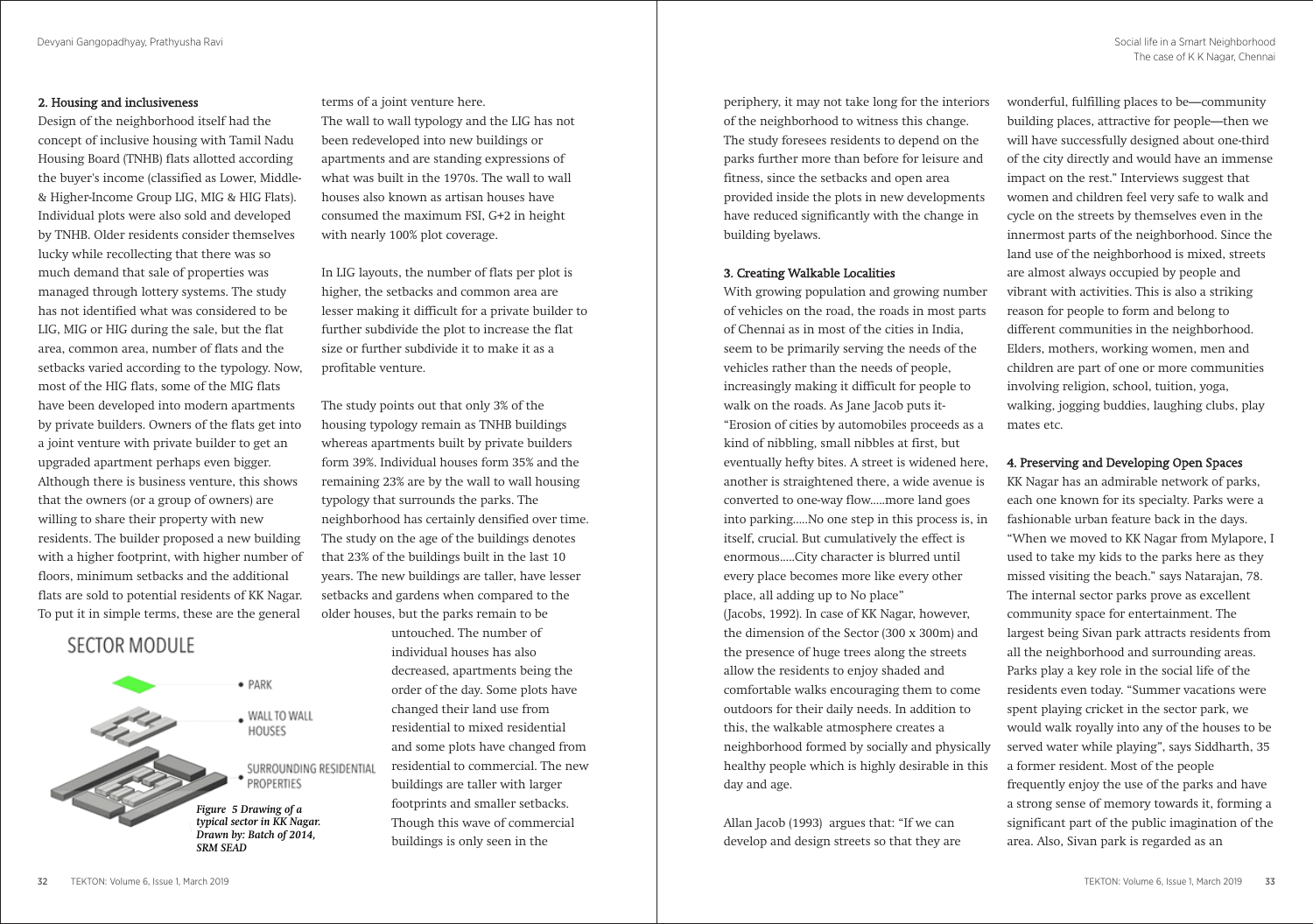



important landmark in the locality and forty percent of the people associate KK Nagar to it.

#### 5. Promoting a Variety of Transport Options

The physical dimension (300 x 300m) of the sectors is a comfortable grid which enables easy pedestrian movement within the sector and from one to the another. The neighborhood has good accessibility to public transport, such as the elevated metro rail and city bus depots. Residents ride the "share autos" or shuttles to reach the metro station which are para transit systems and quite convenient and affordable. Auto-Rickshaw stands are organically organized in most of the important nodes of the neighborhoods offering additional transport options. Even interior parts of the neighborhood are well connected via public bus network. The hierarchy of road widths varies

from 31m on the periphery of the neighborhood to an intimate 2-4 m in the inner parts of the sector. The innermost streets are wrapped around the parks and are most vibrant with activity throughout the day.

The roads cater to different categories of traffic and vehicles. In 2015, the primary roads were additionally equipped with three-meter-wide pedestrian pathways and bicycle tracks on one side. Avenue trees were planted on either side of the road in the onset of the project, although some of which were not native species of the region. Even today most of the streets in the locality are extremely well shaded and comfortable to use even during hot afternoons. Sadly, the exotic varieties of trees were lost in the cyclone Vardah 2017, but little efforts have been taken to replace the lost trees.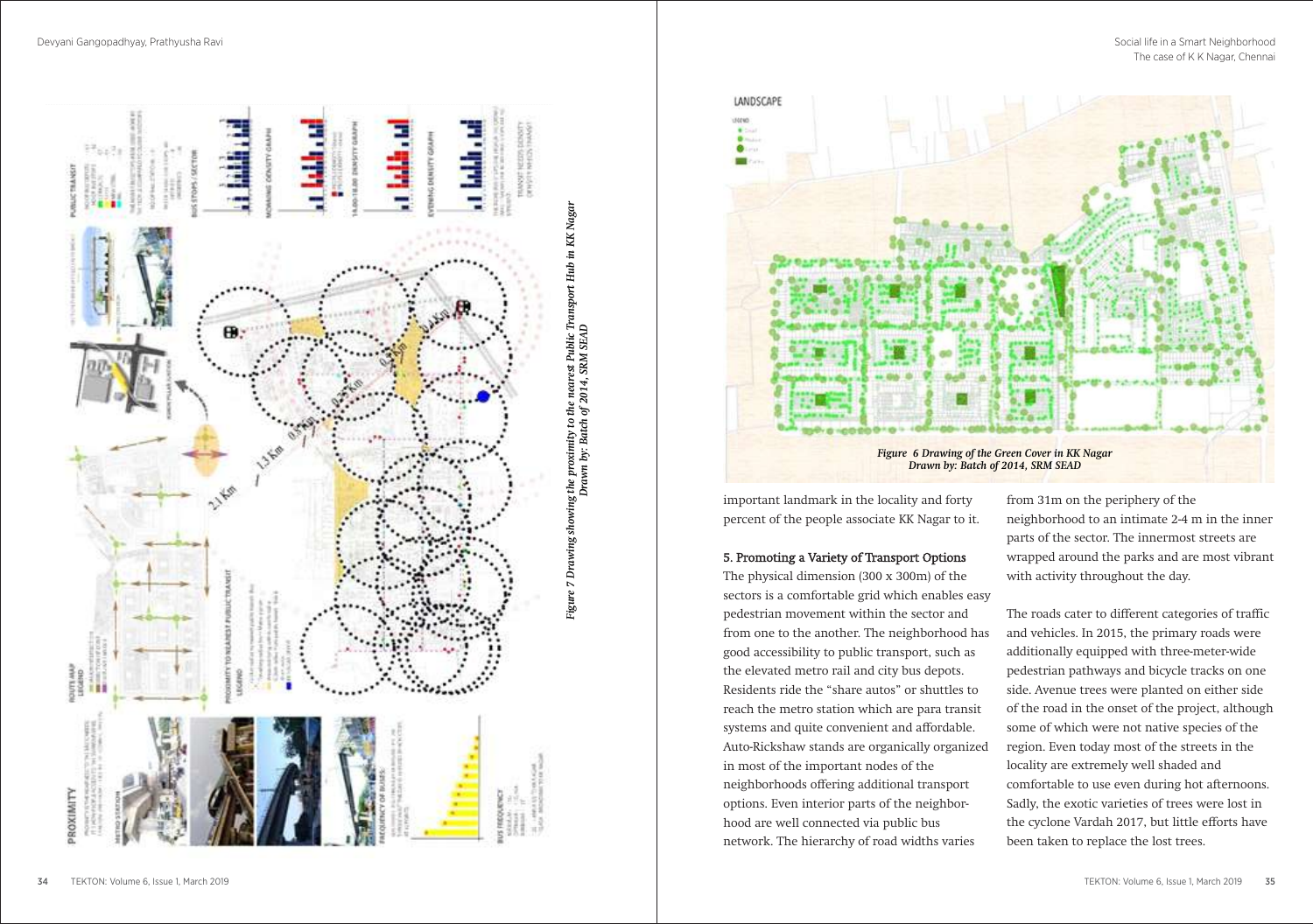# 6. Making Governance Citizen-Friendly and Cost Effective

Initiatives taken by government includes an app called "Namma Chennai" (Our Chennai). Our surveys point out that a number of young residents and some tech savvy older residents use this app. The app is basically a public grievance redressal system where residents express their concerns online.

This shows the commitment of the residents towards their surroundings and neighborhood.

## 7. Giving an Identity to the City

Edensor (1998), in *Images of the Street*, describes the Indian streets as diverse spaces with shops co-existing alongside work places, schools, eating places, transport termini, bathing points, political headquarters, offices, administrative centers, places of worship and temporary and permanent dwellings. He further describes the multifunctional structure of the street providing an admixture of overlapping spaces that merge public and private, work and leisure, and holy and profane activities.

Contrastingly, in K K Nagar there is a strong sense of visual and physical order in comparison to the typical Indian street Edensor (1998) describes. There is hardly any ambiguity and overlapping in public and private spaces and are well designated, a very modernist idea. There is a hierarchy of wide, well shaded roads with sidewalks that encourage walkability. The blocks are planned with residential areas and with adequate public facilities.

The city of Chennai has grown organically over time, within the corporation limits there are only three significant neighborhoods that were planned by the Central Public Works Department - Gandhi Nagar, Anna Nagar and KK Nagar duly named after political leaders. In the context of the city, these three neighborhoods are commonly known for their planning and housing typologies lending it a unique identity within the city. Other organically grown neighborhoods are visually far more chaotic and busier when compared to these planned areas. In comparison to the other neighborhoods of the city, KK Nagar is a selfcontained neighborhood with mixed land use equipped with all public amenities and hence remains one of the most sought out planned neighborhoods in Chennai. It is a common joke that if a married couple moves to KK Nagar, the rest of their lives will be convenient.

# 8. Applying Smart Solutions to Infrastructure and Services in Area-Based Development in order to make them better.

The infrastructure facilities of KK Nagar, were found to be adequate. Corporation supply of water is available in plenty, although there is a shortage of water in some parts such as the LIG housing. Public sewerage system was laid in the very beginning of the project. The storm water drains were designed to the surface run off water to flow into the Adayar river, but didn't function very well. Most parts of the neighborhood were not flooded in the 2016 Chennai floods. Also, the neighborhood has an efficient solid waste management system where segregation of waste is done at the household level and organic waste is converted to biogas and manure through composting. According to (Gehl, 2010), the human body, senses and mobility are the key to good urban planning for the people.

Considering smart solutions to the infrastructure, not many initiatives have been implemented so far. Few initiatives for smart solutions include presence of cctv cameras on all the roads, portal for reporting of parked vehicles in the no-parking zone including pedestrian pathways, Corporation portal for reporting complaints regarding garbage disposal, public health, water stagnation etc.

## Inference from the Smart City Aspects

Considering the elements listed by the Smart Cities Mission, KK Nagar satisfies most of the elements required to make a smart neighborhood. Hence, it can be inferred that although the neighborhood is about five decades old and follows the conventional principles of a neighborhood, it is efficient enough even in the present context. The study further probed into the social relationships, the sense of belongingness and satisfaction level of the residents of the neighborhood considering that the users are the best judges to decide on the smartness and the quality of life provided by the design of the neighborhood.

# Experience of the Residents *i. Social Relationships*

In highly urbanized societies, with the advancement in technology, people can easily connect with one another in the virtual world while being physically disconnected in the real world impacting social relationships. With busy work schedules, long hours of travel to and from work places give very little time for personal engagements making it further difficult to have healthy social lives. The design of common and open areas in both work and residential neighborhoods are crucial in maintaining a healthy social life as humans

being social animals. Gehl and Gemzoe (2004) offer a way of looking at environments based on human senses focusing on protection, comfort and enjoyment, and not merely some physical standard. If badly planned, city life could be demanding, making it difficult to spend time with family, catchup with friends, visit parks and pursue hobbies. In the context of this overwhelming trend, the study tries to explore the interpersonal relationships of this society in the study area.

From surveys conducted, it was observed that 59% of the residents of KK Nagar were found to interact effortlessly with each other on a daily basis, some even more than once a day. 24% of the residents made an informal interaction with their neighbors every other day while only 17% interacted only once in a while. The study observed that elderly residents were found plucking flowers from their neighbor's residence, depicting intimacy with them. When tested for level of intimacy with neighbors, 54% claimed that they felt free to pluck flowers from their neighbor's plots, 61% said that they would readily encourage their children to eat in their neighbor's homes and 58% of the people said that they would stop any other activity and help their neighbors in case of need. These salient responses illustrate a healthy and closeknit social relationship amongst the residents.

# *ii. Sense of Belonging*

In *Life between Buildings*, Gehl (2010) explains that living cities are the cities where people have rich experiences from interacting with one another. When social relationships are nurtured and memorable experiences are gained in neighborhoods, people tend to build tangible and intangible associations with the